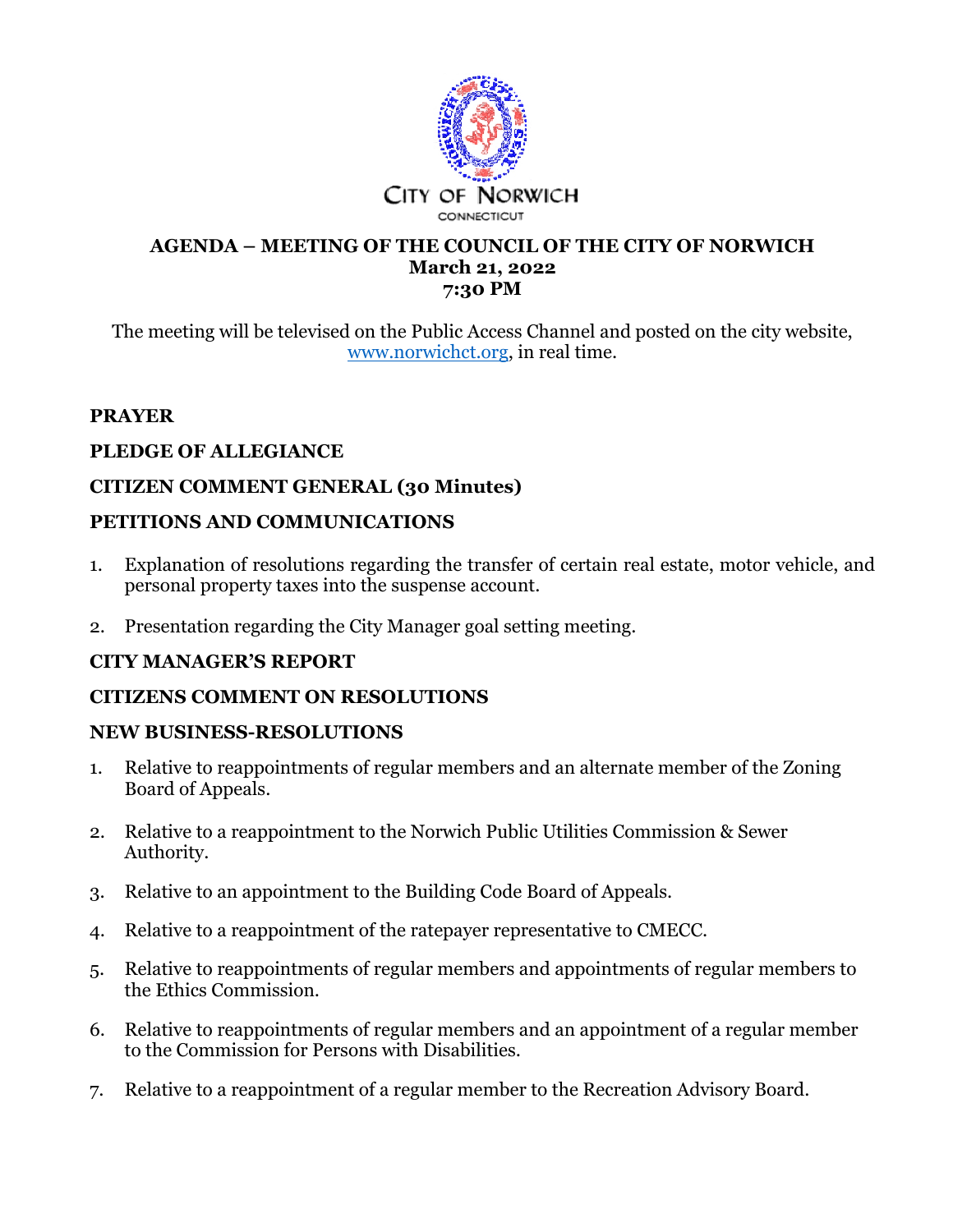- 8. Relative to a reappointment of regular member and an alternate member to the Personnel and Pension Board.
- 9. Relative to an appointment to the Senior Affairs Commission.
- 10. Relative to the aggregate sums representing motor vehicle and personal property taxes on the Grand List October 1, 2018 being transferred to the suspense account
- 11. Relative to placing in the suspense account certain real estate taxes.
- 12. Relative to holding a Public Hearing on June 20, 2022 to review applications and receive comments relative to the Neighborhood Assistance Act.
- 13. Relative to Veteran's Organizations sponsoring events during the 2022 calendar year.
- 14. Relative to proposed Global City Events during the 2022 calendar year.
- 15. Relative to determining the most appropriate comparison of similar use in the Norwich Zoning Regulations for Cannabis Establishments.

Poseann Muscaulle

Assistant City Clerk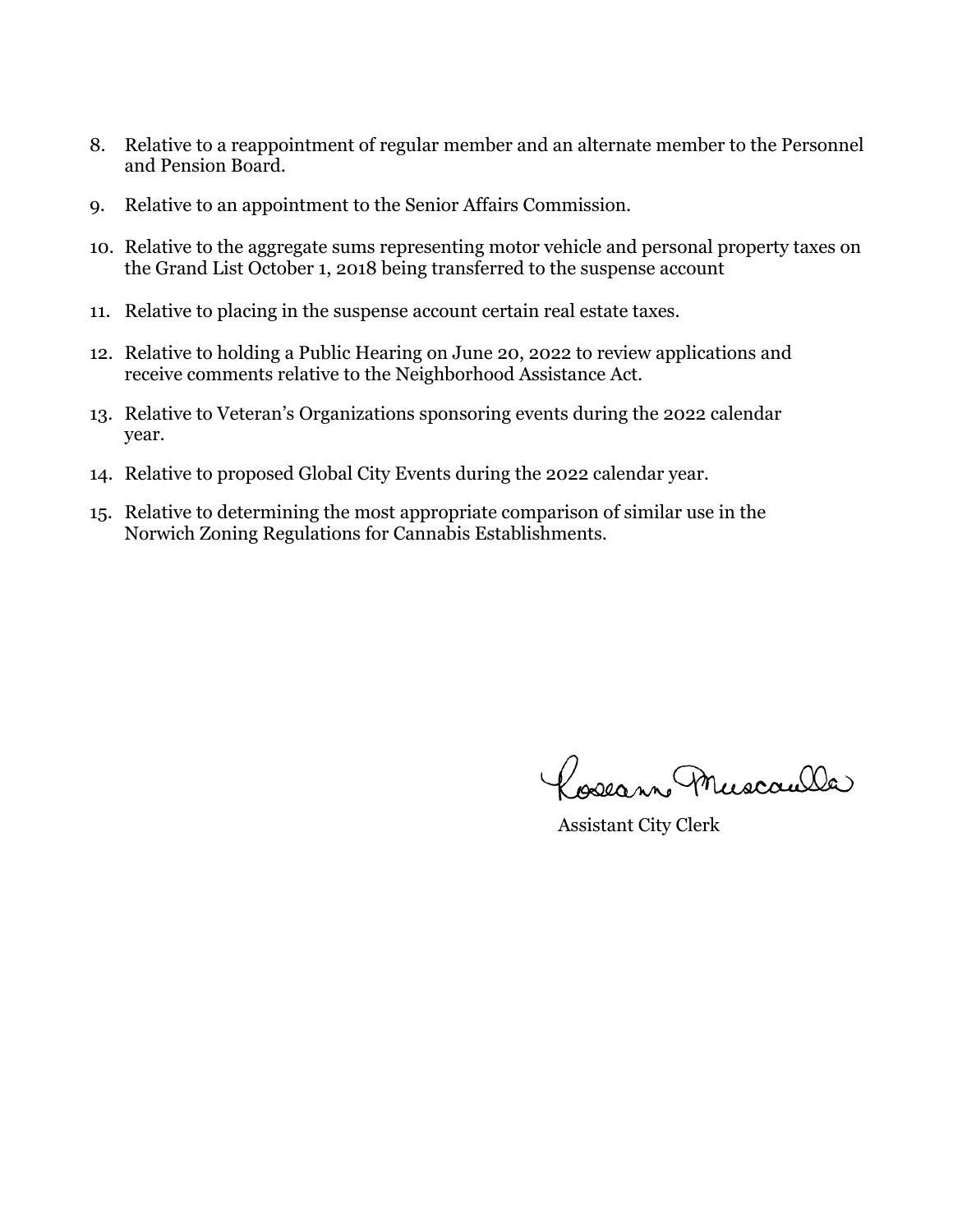#### **PETITION & COMMUNICATION #1**



JOSHUA A. POTHIER, C.P.A. **COMPTROLLER** Phone: (860) 823-3720 Fax: (860) 823-3812

100 Broadway Room 105 Norwich, CT 06360-4431 www.norwichct.org/finance jpothier@cityofnorwich.org

March 16, 2022

To: Mayor Peter A. Nystrom and Members of the Norwich City Council through City Manager John Salomone

# Explanation of resolutions regarding the transfer of certain real estate, motor vehicle, and personal property taxes into the suspense account

There are two proposed resolutions for your consideration for the next City Council meeting agenda regarding the transfer of certain property taxes into the "suspense account." I've prepared a brief explanation of these two resolutions below.

## **Real Estate**

Pursuant to Connecticut General Statutes §12‐165, the Tax Collector must research each real estate tax account which she deems as not being collectible prior to presenting them to the City Council. There are different reasons for her to request that the tax account be transferred to the suspense tax book, including: mobile home abandoned and owner deceased or cannot be located, mobile home was removed without consent, property is contaminated, title issues, etc.

The properties presented in the resolution for your consideration at the March 21, 2022 meeting are ones that the City of Norwich does NOT wish to acquire, either by tax sale or foreclosure and to date all attempts to collect the taxes have been unsuccessful.

# **Motor Vehicle and Personal Property**

CGS § 12‐165 states the Tax Collector at least once each fiscal year shall transfer into the suspense account any personal property and motor vehicle taxes which are deemed uncollectible. The resolution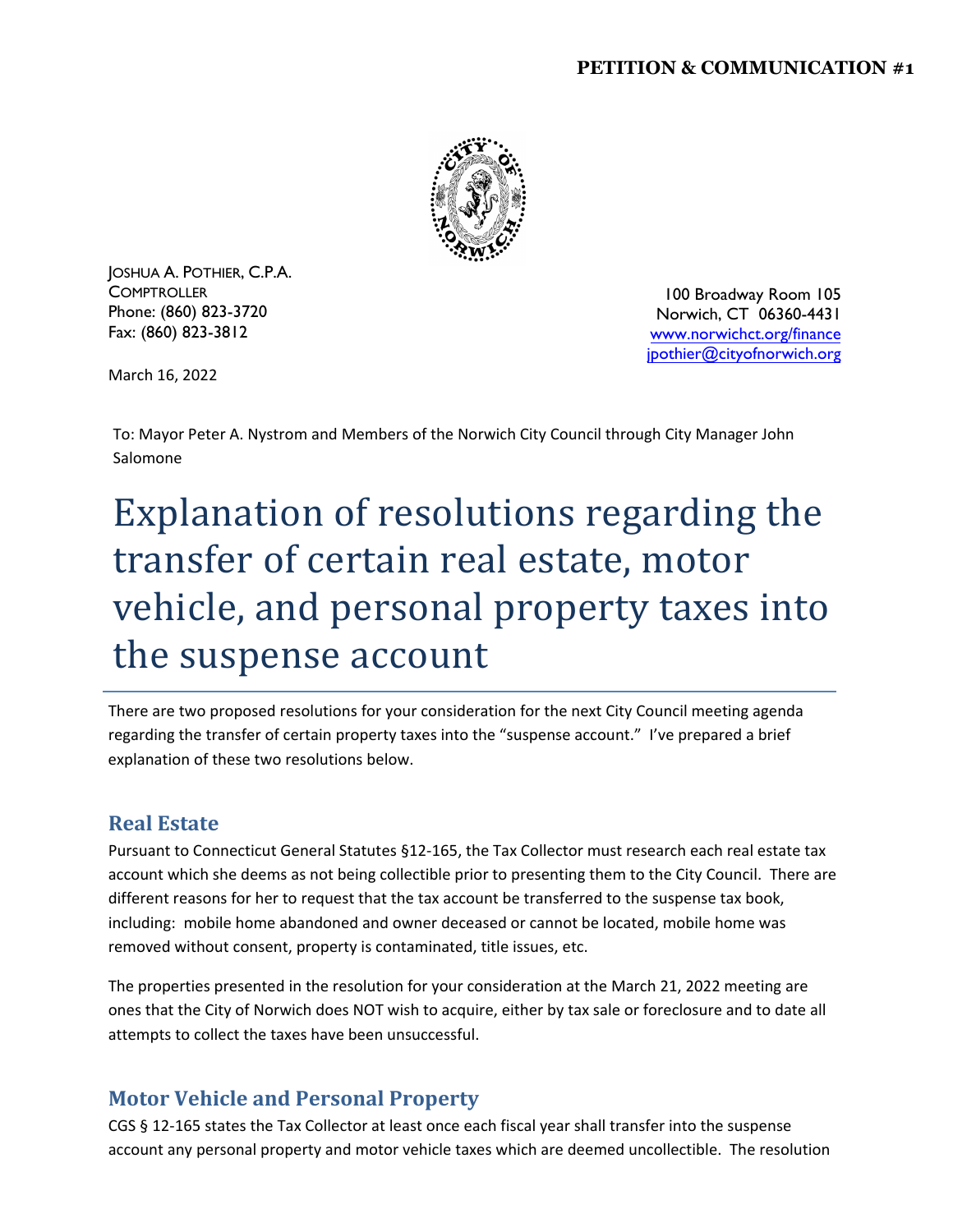on the March 21, 2022 agenda is to transfer the uncollected motor vehicle and personal property taxes from the October 2018 grand list into suspense.

# **In Summary**

To consider these accounts as assets when it is believed that they will never be recouped does not help the City get an accurate picture of its finances. However, it is important to remember that while these property taxes are not *deemed* collectible, they *are* collectible and payment of the taxes would be accepted until the 15 year collection period is over.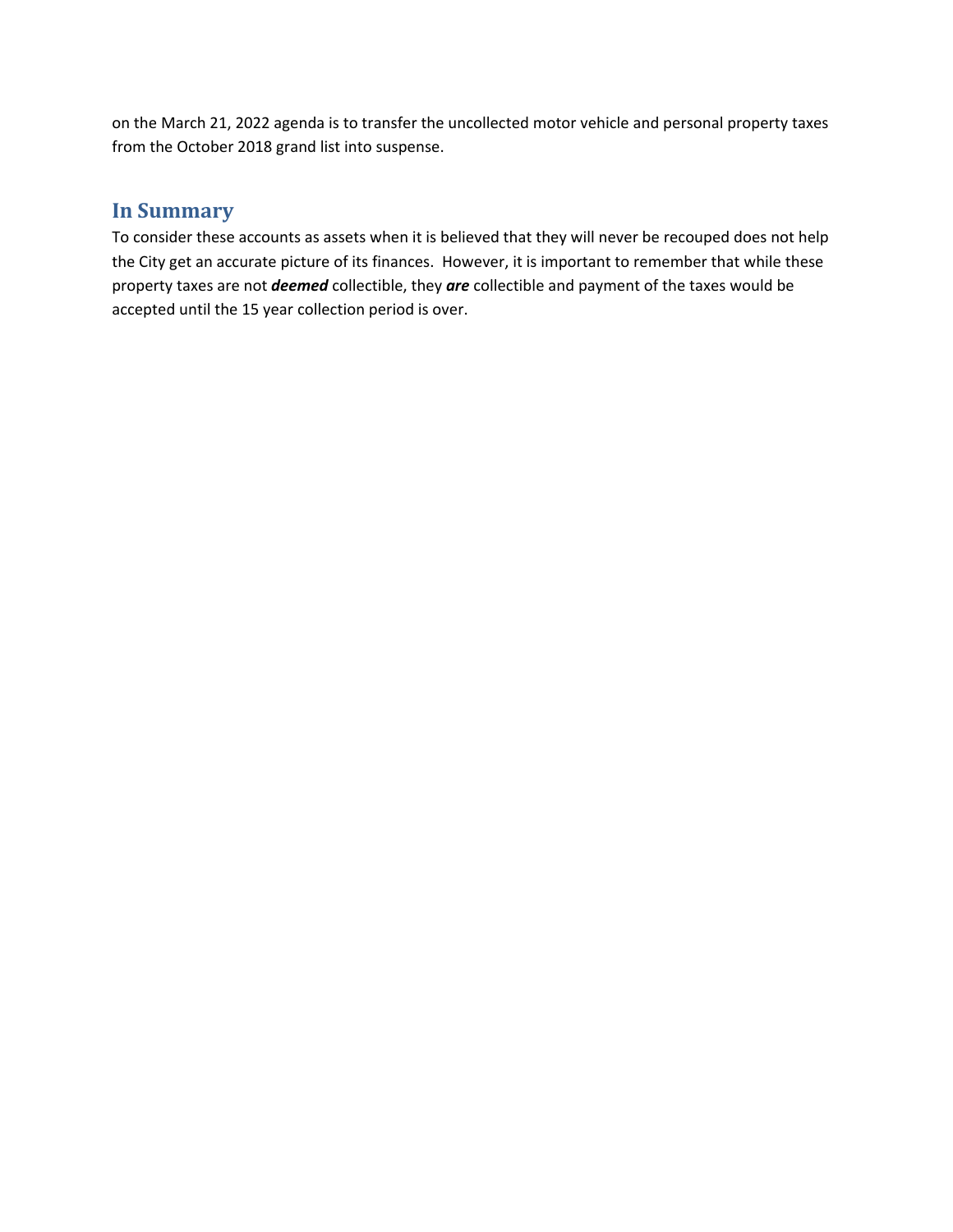# **Schedule of Planned Annual Collection Efforts**

| <b>Month</b>    | <b>Real Estate</b>                                                                                                                                                | <b>Motor Vehicle</b>                                                                                | <b>Personal Property</b>                                                                                                  |
|-----------------|-------------------------------------------------------------------------------------------------------------------------------------------------------------------|-----------------------------------------------------------------------------------------------------|---------------------------------------------------------------------------------------------------------------------------|
| July            |                                                                                                                                                                   | Collect current levy                                                                                |                                                                                                                           |
| <b>August</b>   | * Mail delinquent notices<br>Research and re-mail returned mail.<br>Check bankruptcy accts & send letters as<br>needed                                            | Notify DMV of delinquent<br>accounts. Research and re-mail<br>returned mail.                        | * Mail delinquent notices<br>Research and re-mail<br>returned mail.<br>Check bankruptcy accts &<br>send letters as needed |
| September       | Send demand notices to delinquent<br>taxpayers                                                                                                                    | Send delinquent notices.<br>Research and re-mail returned<br>mail.                                  | Send demand notices to<br>delinquent taxpayers.<br>Research and re-mail<br>returned mail.                                 |
| <b>October</b>  | Identify properties for foreclosure (FC) or<br>tax sale (TS)<br>Meet with Attorney for update on FC<br>Update new owners                                          | Research and re-mail returned<br>mail.                                                              | Research and re-mail<br>returned mail.                                                                                    |
| <b>November</b> | Add new accts to FC list and send work-<br>ups to Attorney                                                                                                        | Research and re-mail returned<br>mail.                                                              | Research and re-mail<br>returned mail.                                                                                    |
| <b>December</b> | Continue to send work-ups to Attorney                                                                                                                             | Mail supplemental motor vehicle<br>tax bills                                                        |                                                                                                                           |
| January         | Collect second installment of RE taxes                                                                                                                            | Collect supplemental motor<br>vehicle tax bills                                                     | Collect second installment of<br>PP taxes, if applicable                                                                  |
| <b>February</b> | Mail delinquent notices.<br>Transfer current levy uncollectible<br>accounts to suspense. Update new<br>owners. Check bankruptcy accts & send<br>letters as needed | Mail delinquent notices. Notify<br>DMV of delinquent accounts.<br>Suspend accts - previous tax year | Mail Demand notices.<br>Suspend previous tax year<br>accounts. Check bankruptcy<br>accts & send letters as<br>needed.     |
| <b>March</b>    | Mail demands. Research and re-mail<br>returned mail.                                                                                                              | Turn over accts from previous<br>year to TaxServ. Research and<br>re-mail returned mail.            | Turn over all delinquent accts<br>to TaxServ. Research and re-<br>mail returned mail.                                     |
| <b>April</b>    | Meet with Attorney for update on FC.<br>Add new accts to FC list and send work-<br>ups to Attorney. Conduct Yearly or<br>Biennial Tax Sale (Depending on need).   | Research and re-mail returned<br>mail.                                                              | Research and re-mail<br>returned mail.                                                                                    |
| <b>May</b>      | Continue to send workups to Attorney.<br>File liens on all open accounts. Update<br>new owners                                                                    |                                                                                                     | Get List of businesses from<br><b>Health District</b>                                                                     |
| June            | Generate next year's tax levy. Notify Uncas Health District of delinquent accounts.                                                                               |                                                                                                     |                                                                                                                           |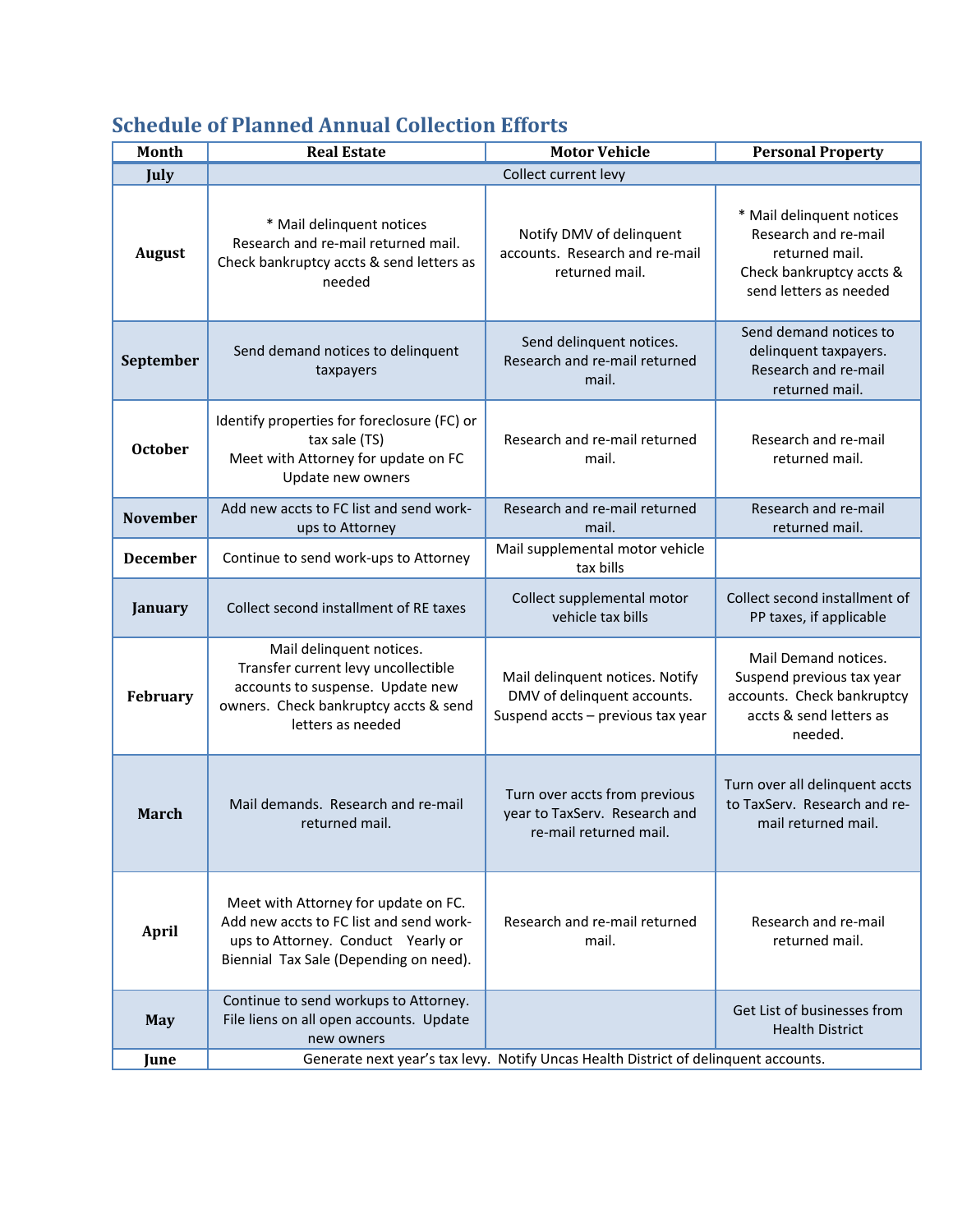**WHEREAS,** the City Manager John L. Salomone has reappointed with Councils approval as **regular members** to the **Zoning Board of Appeals** for a term to expire on 2/28/24 or until a successor is appointed;

> David S. Martin (R) Robert Phoenix (D) Dorothy Travers (D)

**WHEREAS,** the City Manager John L. Salomone has reappointed with Councils approval as an **alternate member** to the **Zoning Board of Appeals** for a term to expire on 2/28/24 or until a successor is appointed;

Gregory Schlough (D)

**NOW, THEREFORE, BE IT RESOLVED** that the Council of the City of Norwich hereby acknowledges the appointments of the above named to the **Zoning Board of Appeals.** 

City Manager John L. Salomone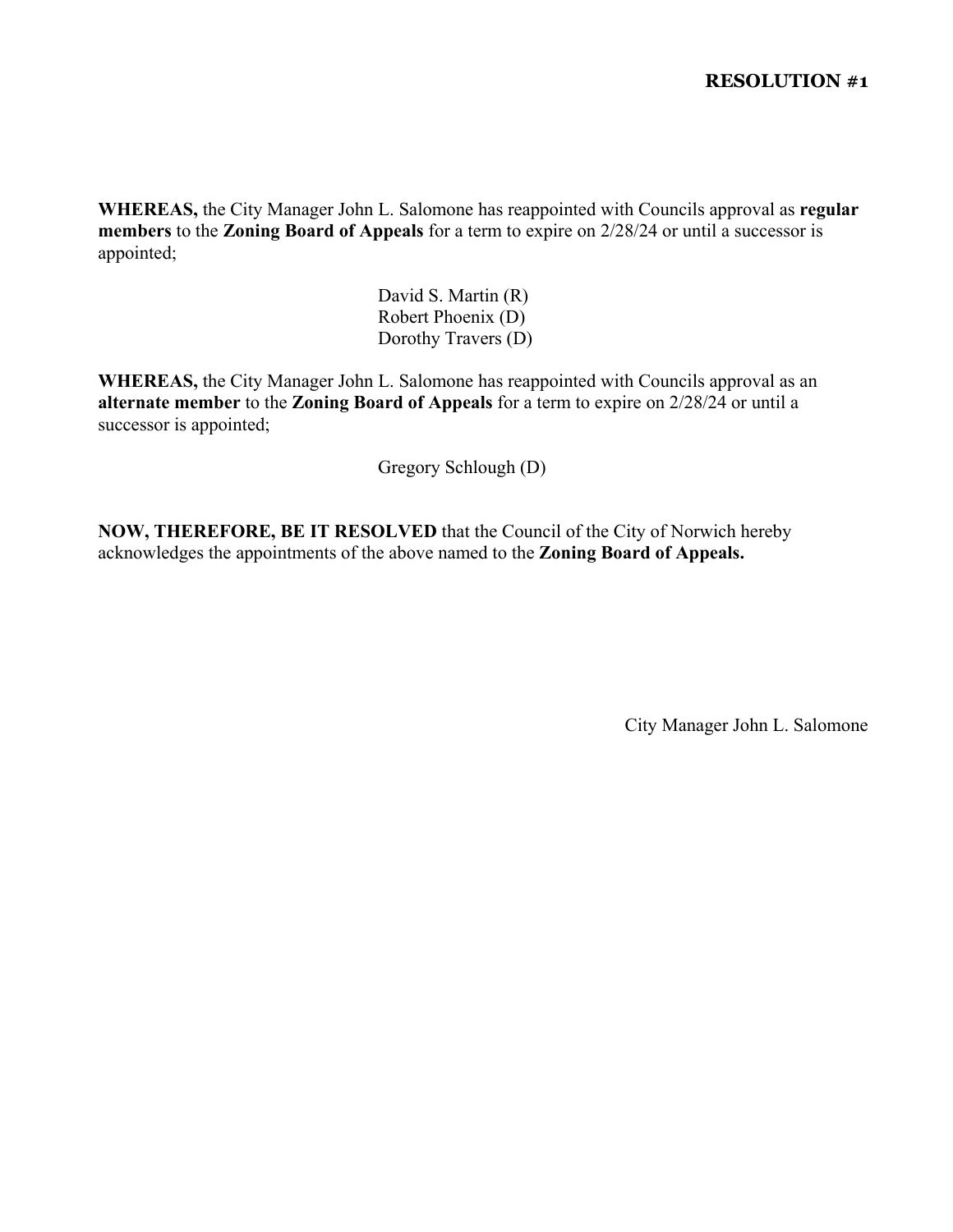**BE IT RESOLVED** that the below named be reappointed as a **regular member** to the **Board of Public Utilities Commissioners and the Sewer Authority** for a term to expire on March 01, 2027 or until a successor is appointed;

Stewart Peil (R)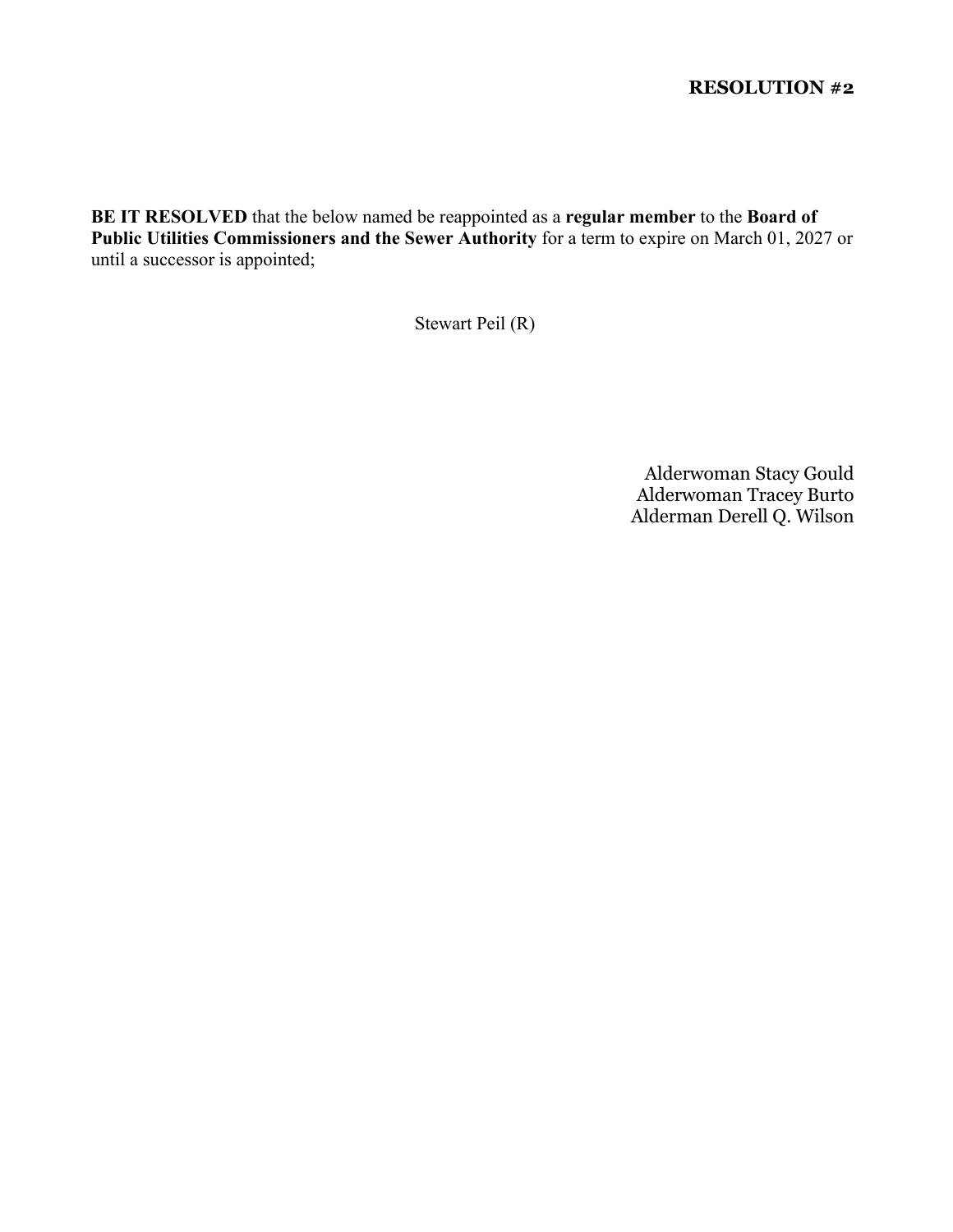**BE IT RESOLVED** that the below named be appointed as a **regular member** to the **Building Code Board of Appeals** with a term to expire on January 7, 2024 or until a successor is appointed:

John Andrews (R)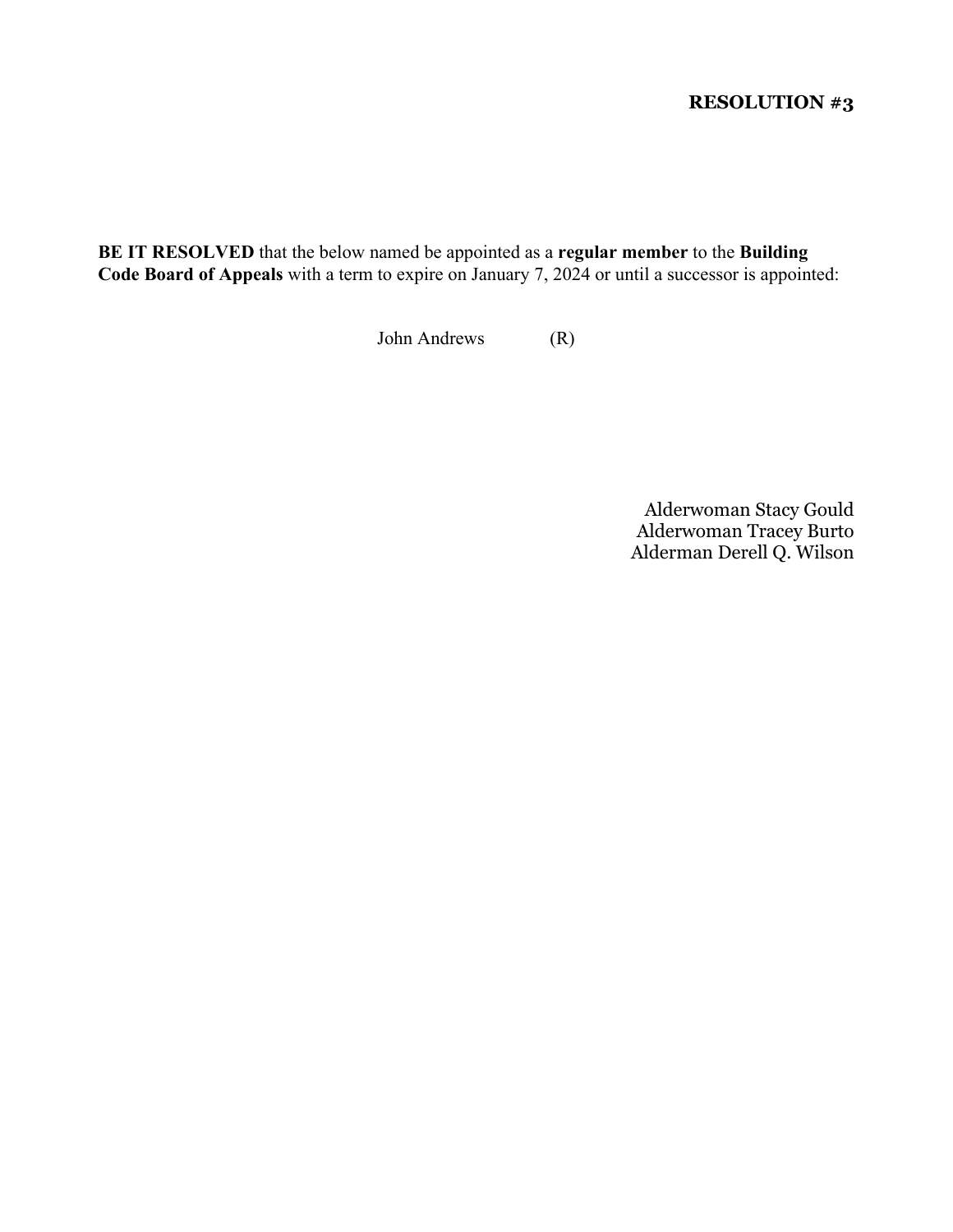**BE IT RESOLVED**, that the below named be and hereby is reappointed to the **CT Municipal Electric Energy Cooperative (CMEEC)**, as the Rate Payer Representative, for a term to expire January 15, 2024 or until a successor is appointed.

David Eggleston (D)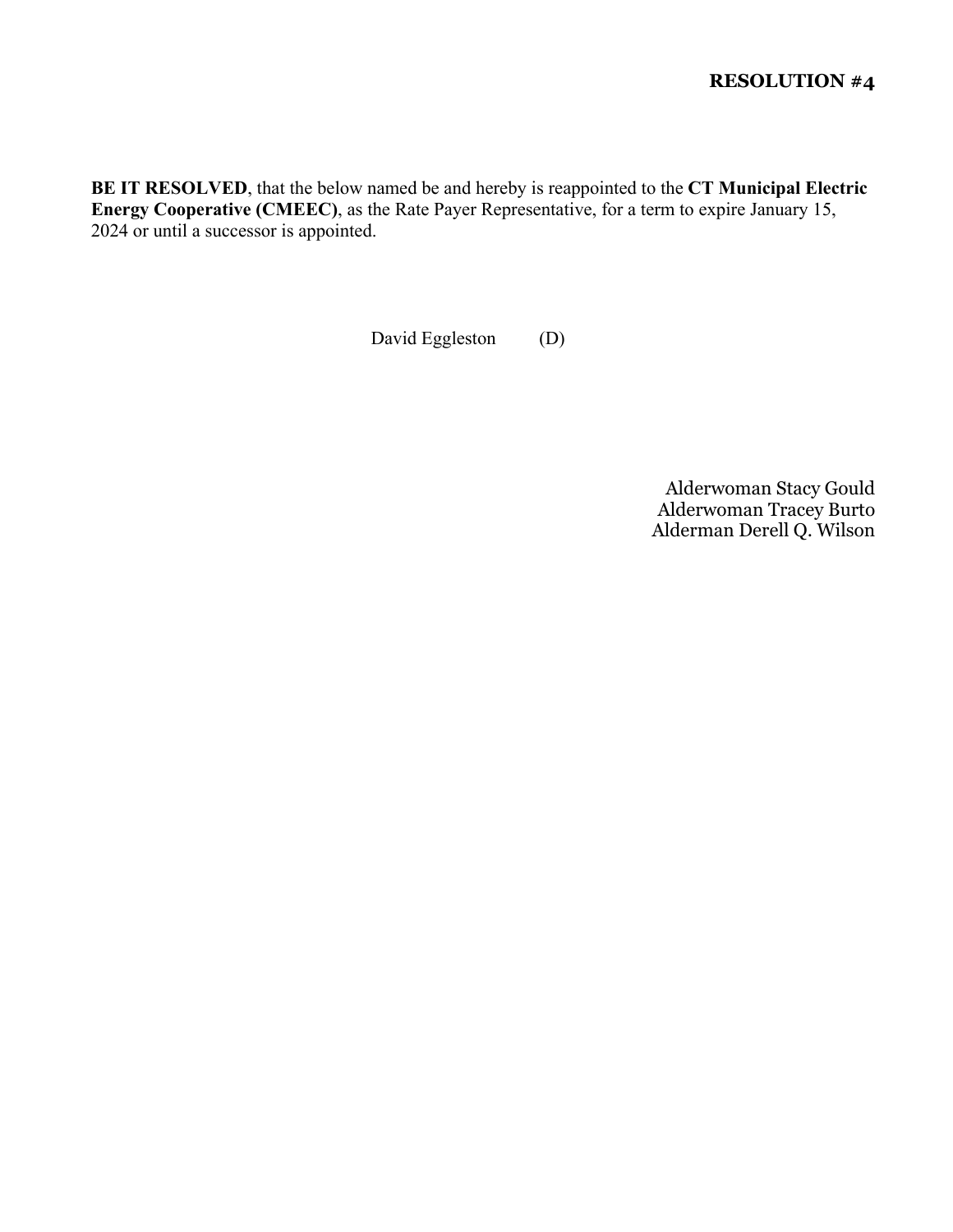**BE IT RESOLVED**, that the following be, and hereby are reappointed as **regular members** to the **Ethics Commission** for terms to expire October 18, 2023 or until a successor is appointed.

| Karen Lucas    | (D) |
|----------------|-----|
| Scott Camassar | (R) |
| Robin Lawson   | (R) |

**BE IT RESOLVED**, that the following be, and hereby are, appointed as **regular members** to the **Ethics Commission** for terms to expire October 18, 2023 or until a successor is appointed.

| Robert Drozynski | (D) |
|------------------|-----|
| Lori Ploof       | (U) |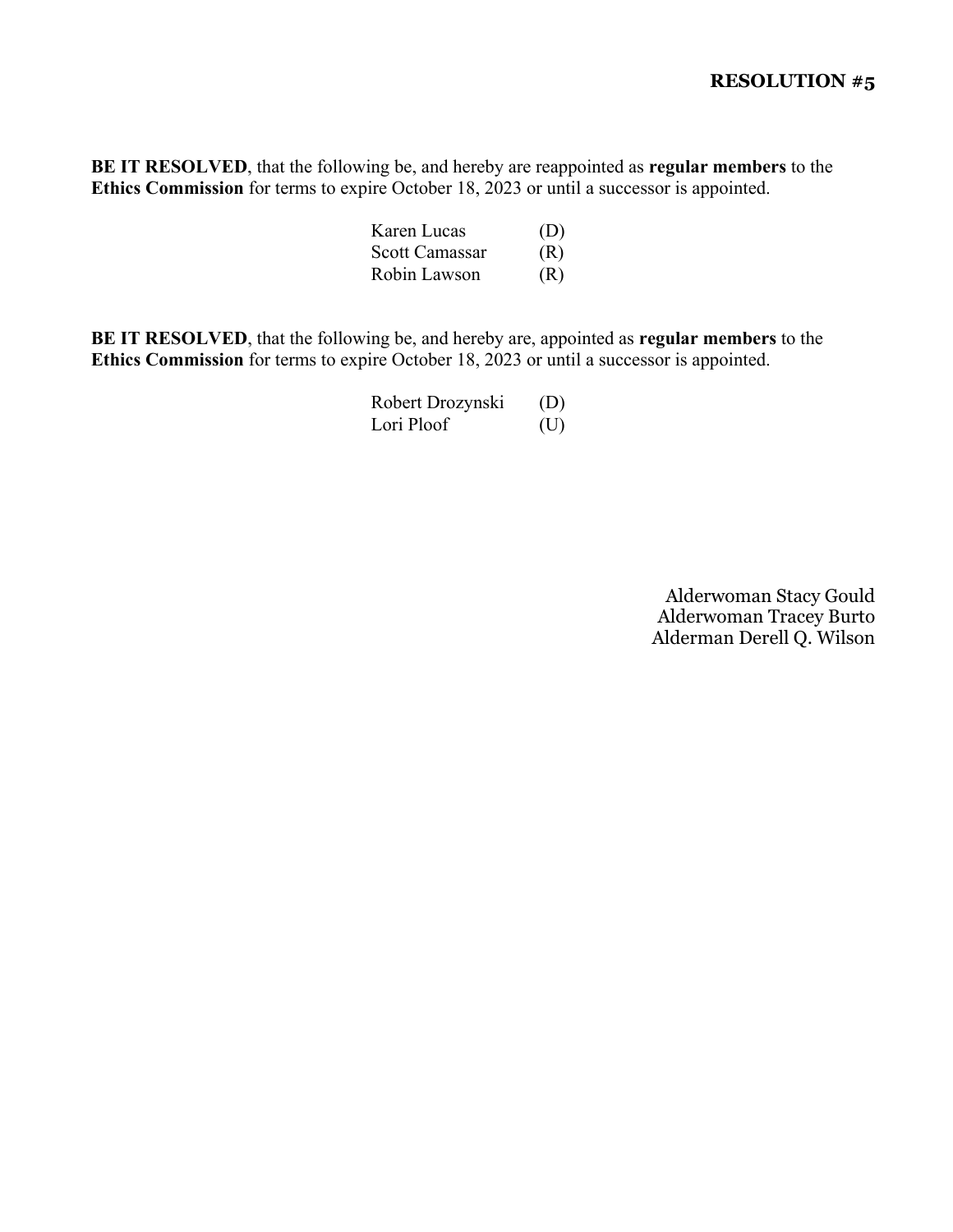**BE IT RESOLVED** that the below named be reappointed as **regular members** of the **Commission for the Persons with Disabilities** with a term to expire on March 16, 2023 or until a successor is appointed:

| Mark Marcy    | (D) |
|---------------|-----|
| Julie Menders | (D) |

**BE IT RESOLVED** that the below named be appointed as **regular member** of the **Commission for the Persons with Disabilities** with a term to expire on March 16, 2023 or until a successor is appointed:

Joanne Philbrick (U)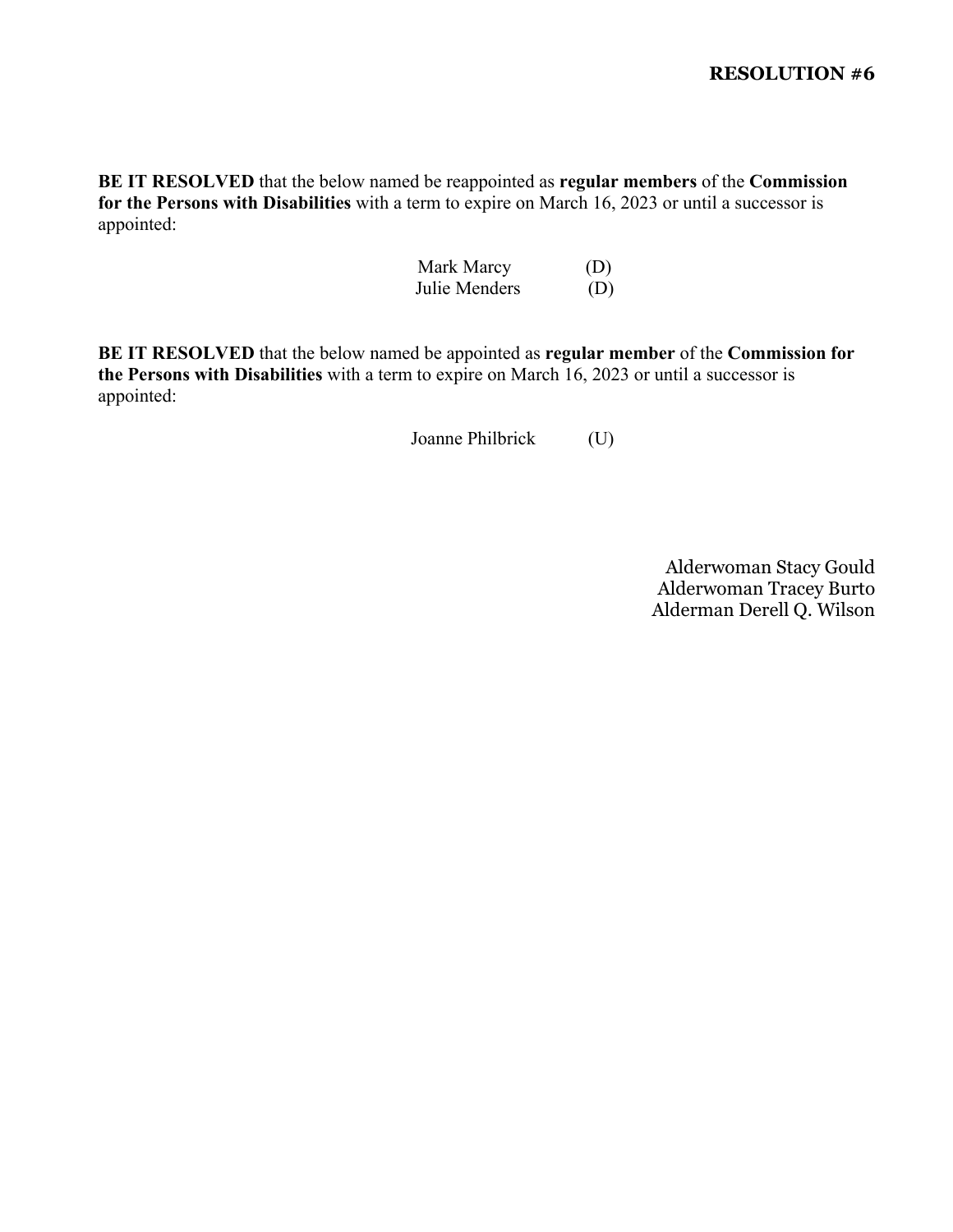**BE IT RESOLVED** that the below named be reappointed as a **regular member** of the **Recreation Advisory Board** with a term to expire on March 15, 2024 or until a successor is appointed:

Julie Feindt-Cagle (D)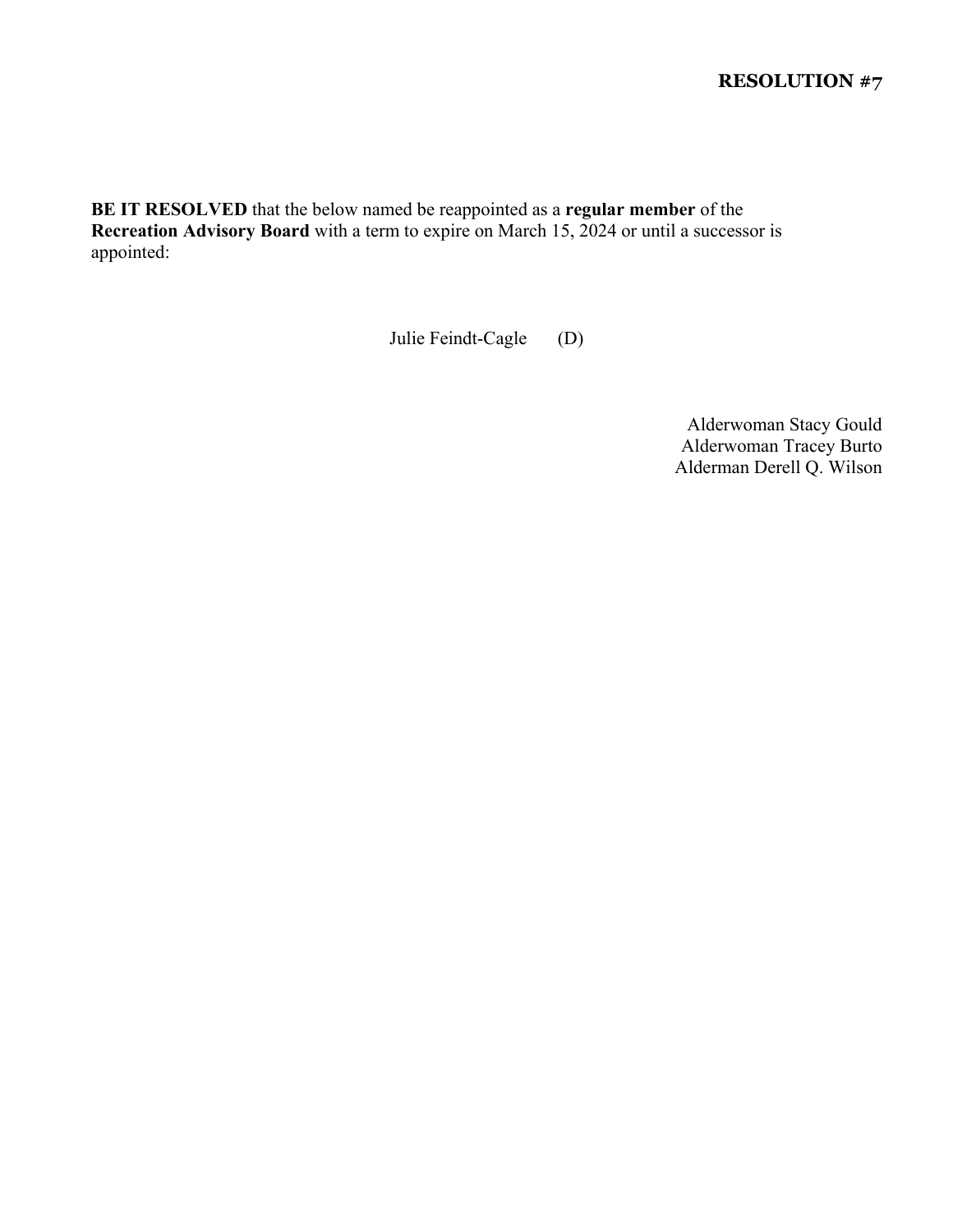**BE IT RESOLVED**, that the following be, and hereby are reappointed as a **regular member** to the Personnel & Pension Board for a term to expire March 1, 2024 or until a successor is appointed:

Shiela Hayes (D)

**BE IT RESOLVED** that the below named be reappointed as an **alternate member** to the **Personnel & Pension Board** with a term to expire on March 1, 2024 or until a successor is appointed:

Francis Gavigan (R)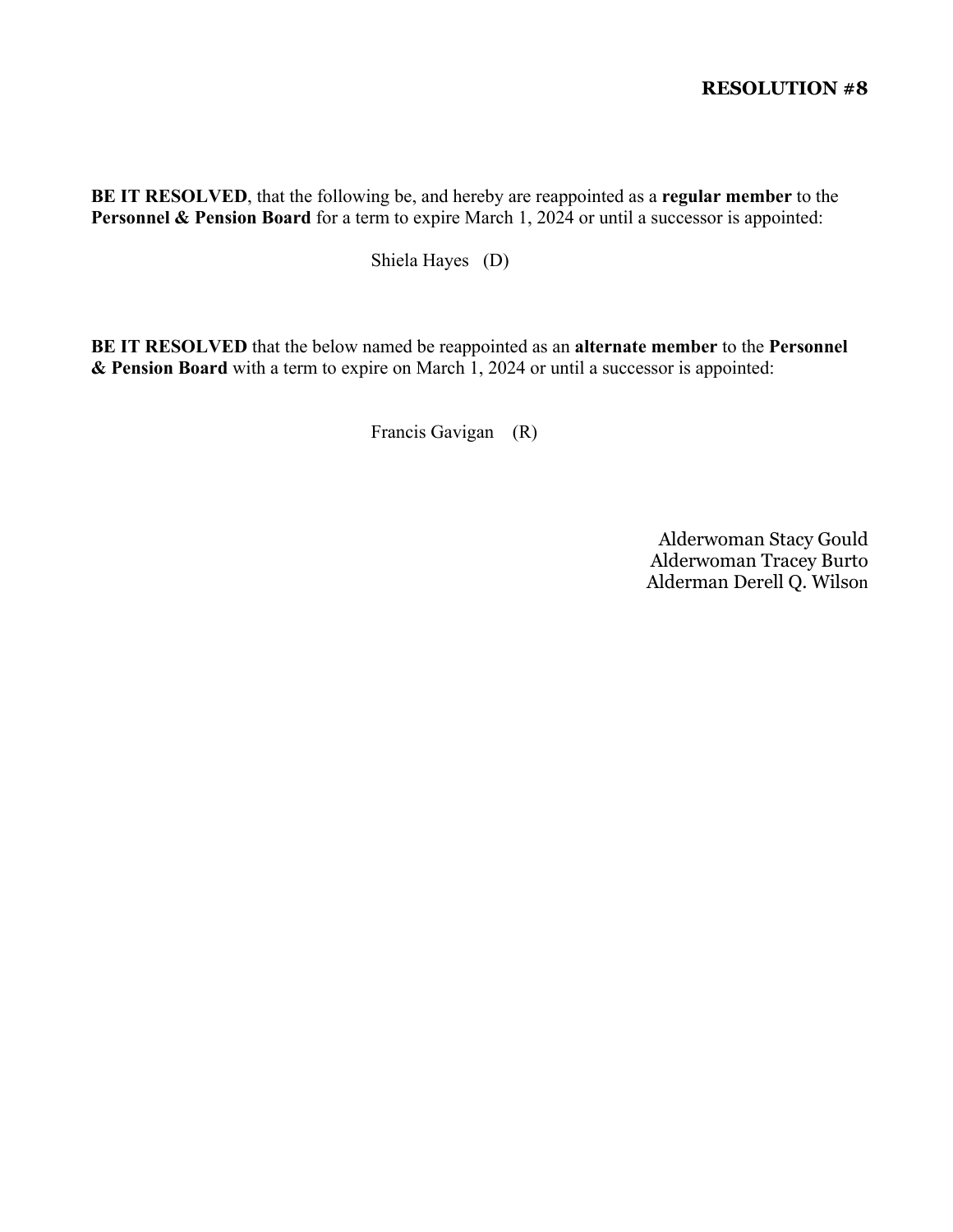**BE IT RESOLVED** that the below named be appointed as a **regular member** to the **Senior Affairs Commission** with a term to expire on September 1, 2023 or until a successor is appointed:

Joanne Philbrick (U)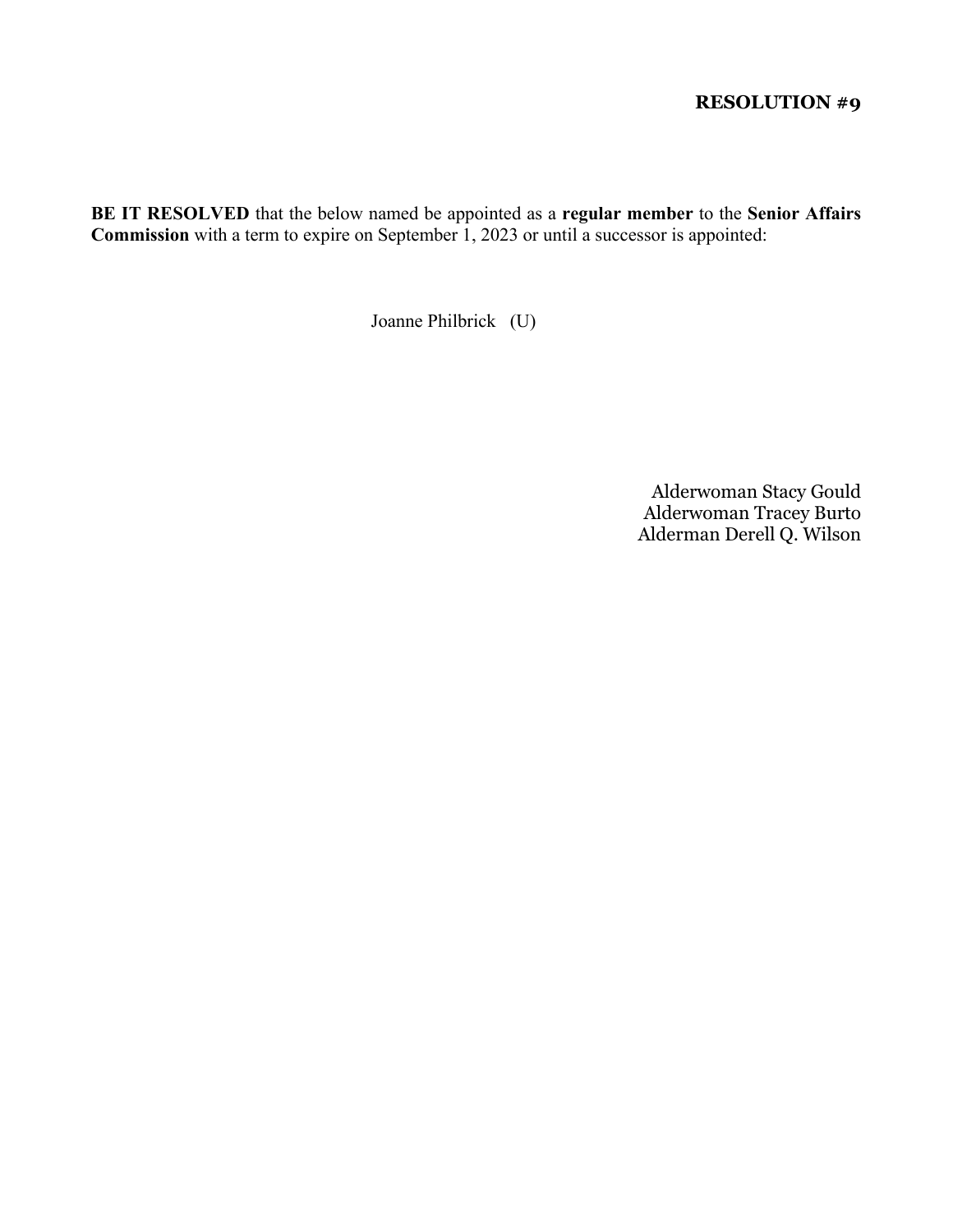**WHEREAS,** there is on file in the Tax Collector's Office the names and addresses of the persons against whom motor vehicle taxes and personal property taxes on the Grand Lists up to and including 2018, were levied and the reasons why the Tax Collector believes such taxes are uncollectible; and,

**WHEREAS,** in accordance with the Tax Collector's recommendation the aggregate sum of \$369,570.27 is the total outstanding motor vehicle tax on the Grand Lists up to and including 2018, to be transferred to the suspense tax book and \$48,274.21 is the total outstanding personal property tax on the Grand Lists up to and including 2018, to be transferred to the suspense tax book; and,

**WHEREAS,** nothing herein contained shall be construed as an abatement of any tax transferred to the suspense tax account, but any such taxes, as it shall have been increased by interest, penalty fees and charges may be collected; and

**WHEREAS,** in June 2018, through RFP 18-12, the City selected TaxServ Capital Services LLC to pursue the collection of such accounts.

**NOW THEREFORE BE IT RESOLVED BY THE COUNCIL OF THE CITY OF NORWICH** that the following aggregate sums representing motor vehicle taxes of \$369,570.27 and personal property taxes of \$48,274.21 on the Grand Lists up to and including 2018, be and the same hereby are transferred to the suspense account.

City Manager John Salomone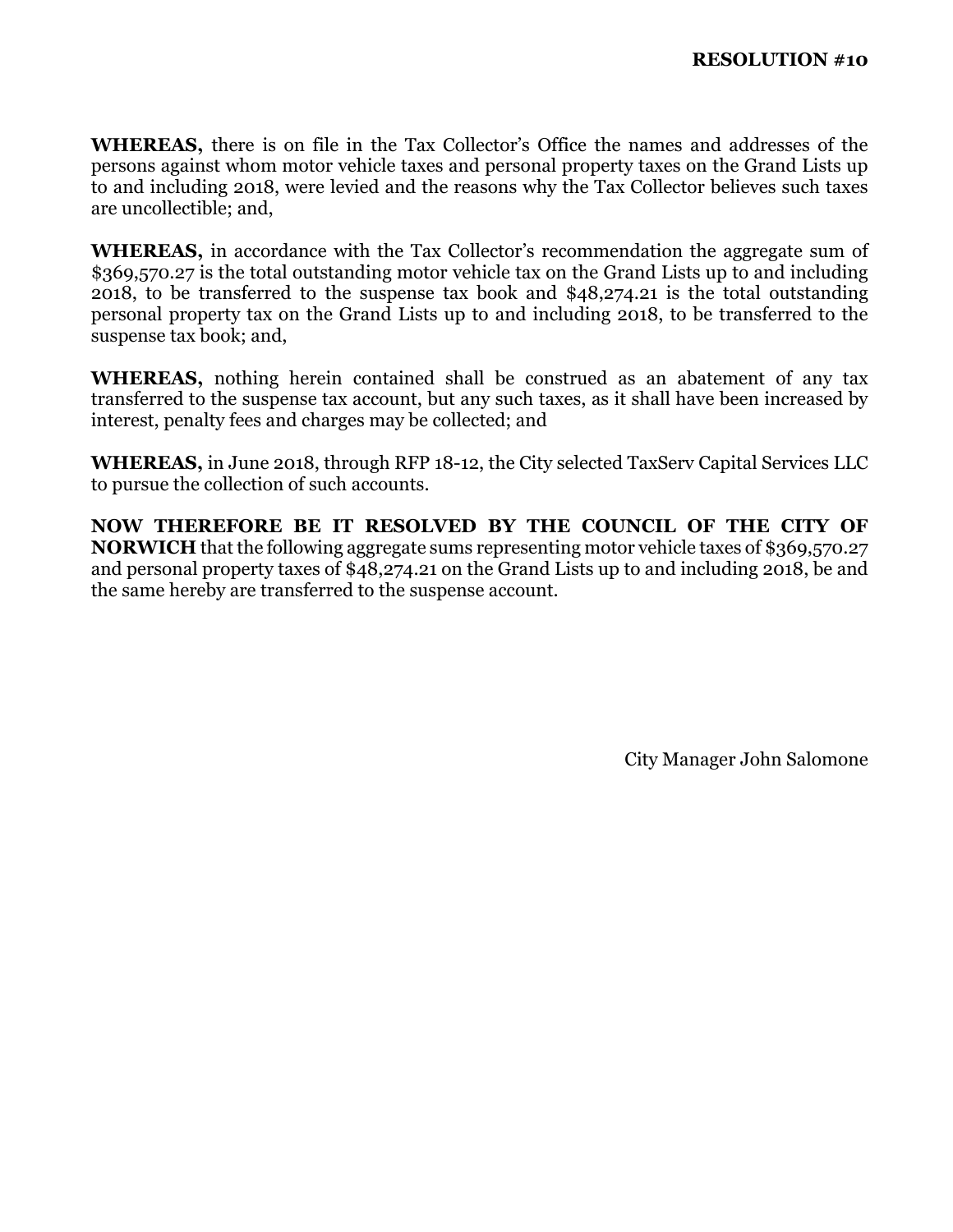**WHEREAS,** Section 12-165 of the Connecticut General Statutes, as amended by Section 35 of Public Act 13-276 provides for the administrative procedure for transferring real estate taxes deemed uncollectible to the "suspense" tax book; and,

**WHEREAS,** taxes transferred to the suspense tax book are no longer listed as an asset of the city in its annual financial report; and,

**WHEREAS,** listed below are the names and addresses of the persons against whom certain real estate taxes on the Grand Lists up to and including 2020 were levied and which the Tax Collector believes such taxes are uncollectible because of lack of payment for several years; and,

**WHEREAS,** in accordance with the Tax Collector's recommendation the aggregate sum of \$**127,333.27** in real estate tax on the Grand Lists up to and including 2020, to be transferred to the suspense tax book; and,

**WHEREAS,** nothing herein contained shall be construed as an abatement of any tax transferred to the suspense tax account, but any such taxes, as it shall have been increased by interest, penalty fees and charges may be collected; and

**NOW THEREFORE BE IT RESOLVED BY THE COUNCIL OF THE CITY OF NORWICH** that the aggregate sum of \$**127,333.27** representing uncollectible real estate taxes on the Grand Lists up to and including 2020, be and the same hereby are transferred to the suspense account.

| <b>Unique ID</b> | <b>Address</b>             | <b>List Years Due</b> | <b>Taxes Due</b> |
|------------------|----------------------------|-----------------------|------------------|
| 1000020562       | 56 ALICE ST                | 2020                  | 1031.18          |
| 0112180001       | <b>HOLLAND AVE</b>         | 2020                  | 2582.80          |
| 0112190001       | 20 CROWN ST                | 2020                  | 1410.56          |
| 0108790001       | 751 NORTH MAIN ST          | 2020                  | 598.28           |
| 0081360001       | 5TH CANAL END OF STREET    | 2020                  | 6517.76          |
| 1200020001       | <b>BEEBE RD</b>            | 2020                  | 220.22           |
| 0049540001       | 117 RIVER AVW              | 2020                  | 102.16           |
| 0057480001       | 35 LAMBERT DR REAR         | 2020                  | 21.19            |
| 7125620001       | LAUREL HILL RD             | 2020                  | 72.01            |
| 0100340001       | 97 FOREST ST               | 2020                  | 486.40           |
| 0023810001       | <b>OAKRIDGE ST</b>         | 2020                  | 719.88           |
| 0180010227       | 252 OLD CANTERBURY TPKE 27 | 2012-2019             | 7976.94          |
| 00830010040      | 450 ASYLUM ST              | 2016-2020             | 770.32           |
| 0067690001       | 252 OLD CANTERBURY TPKE 50 | 2015                  | 450.26           |
| 0069580001       | <b>91 ATLANTIC AVE</b>     | 2008-2016             | 5763.60          |
| 0220190001       | <b>HANSEN RD</b>           | 2009-2020             | 3501.70          |
| 0990010010       | GIFFORD ST/51 GIFFORD ST   | 2015-2019             | 8724.19          |
| 0900010094       | 303 MOHEGAN PARK RD 94     | 2009-2020             | 4047.51          |
| 011354001        | 252 OLD CANTERBURY TPKE 51 | 2013-2019             | 4678.08          |
| 0050250001       | 136 HUNTERS RD 111         | 2012-2019             | 4077.52          |
| 0107240001       | 191 CHARLES ST             | 2012-2020             | 25262.88         |
| 1090030020       | 21 MOUNTAIN AVE            | 2014-2019             | 8227.16          |
| 0078180001       | <b>48 REYNOLDS ST EXT</b>  | 2015-2019             | 18230.16         |
| 0360010015       | 23 HUNTERS RD 15           | 2015-2020             | 3810.47          |
| 009172000        | 156 PALMER ST              | 2013-2020             | 18050.04         |
|                  |                            |                       |                  |
|                  | <b>TOTAL</b>               |                       | 127,333.27       |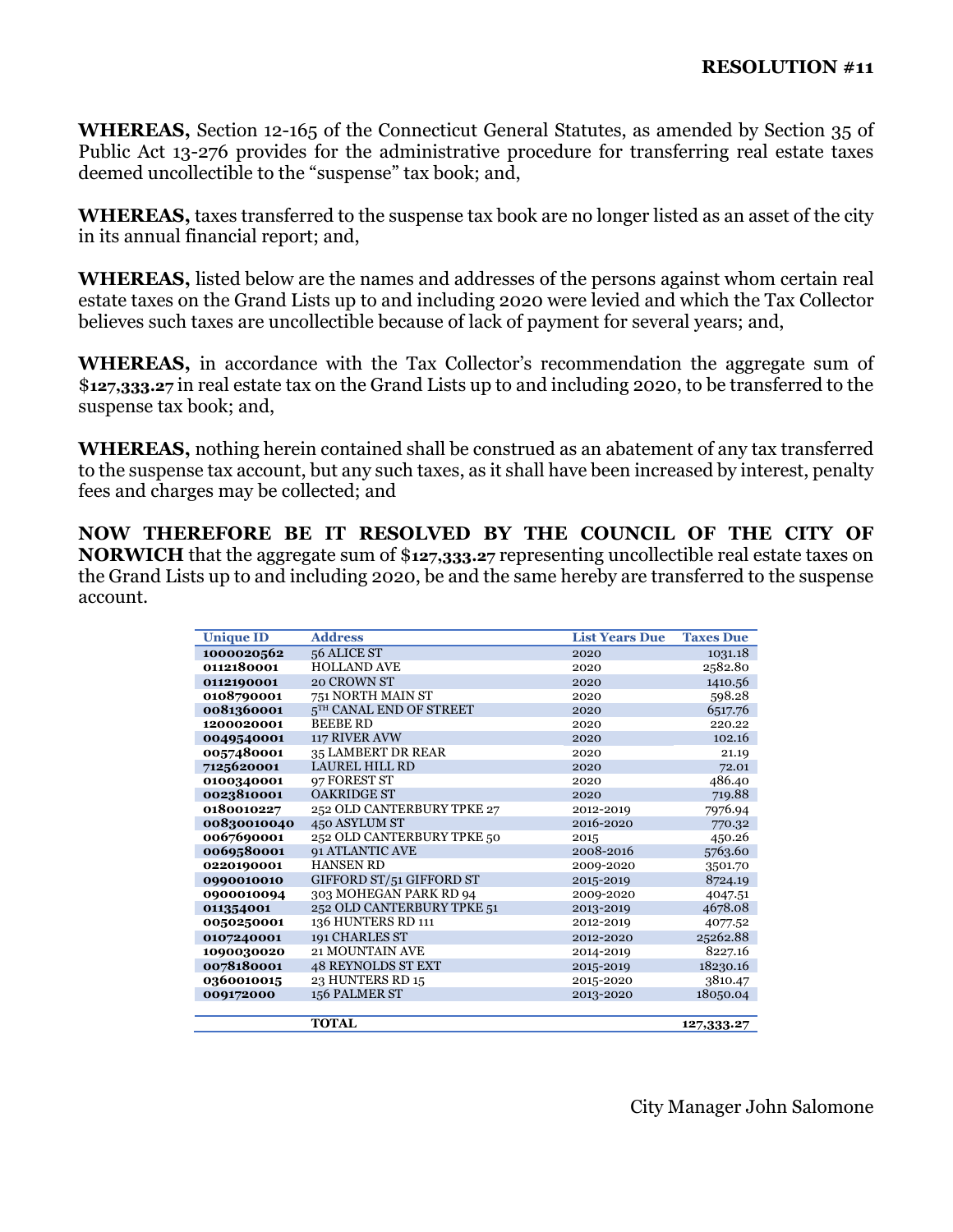**WHEREAS,** the R.E. Van Norstrand Neighborhood Assistance Act, Chapter 228a of the Connecticut General Statutes (C.G.S. 12-630aa-12-638) offers certain benefits to municipalities desiring to obtain the same and is administered by the State Department of Revenue Services (Commission of Revenue Services); and

**WHEREAS,** the Neighborhood Assistance Act provides a tax credit for business firms which sponsor local programs; and

**WHEREAS,** such programs must be proposed and conducted by private non-profit agencies or municipalities and be approved by the local legislative body;

**NOW, THEREFORE, BE IT RESOLVED BY THE COUNCIL OF THE CITY OF NORWICH:** A public hearing will be held on June 20, 2022 to review applications and receive comments relative to the Neighborhood Assistance Act.

> Mayor Peter Albert Nystrom President Pro Tem Joseph A. DeLucia Alderwoman Stacy Gould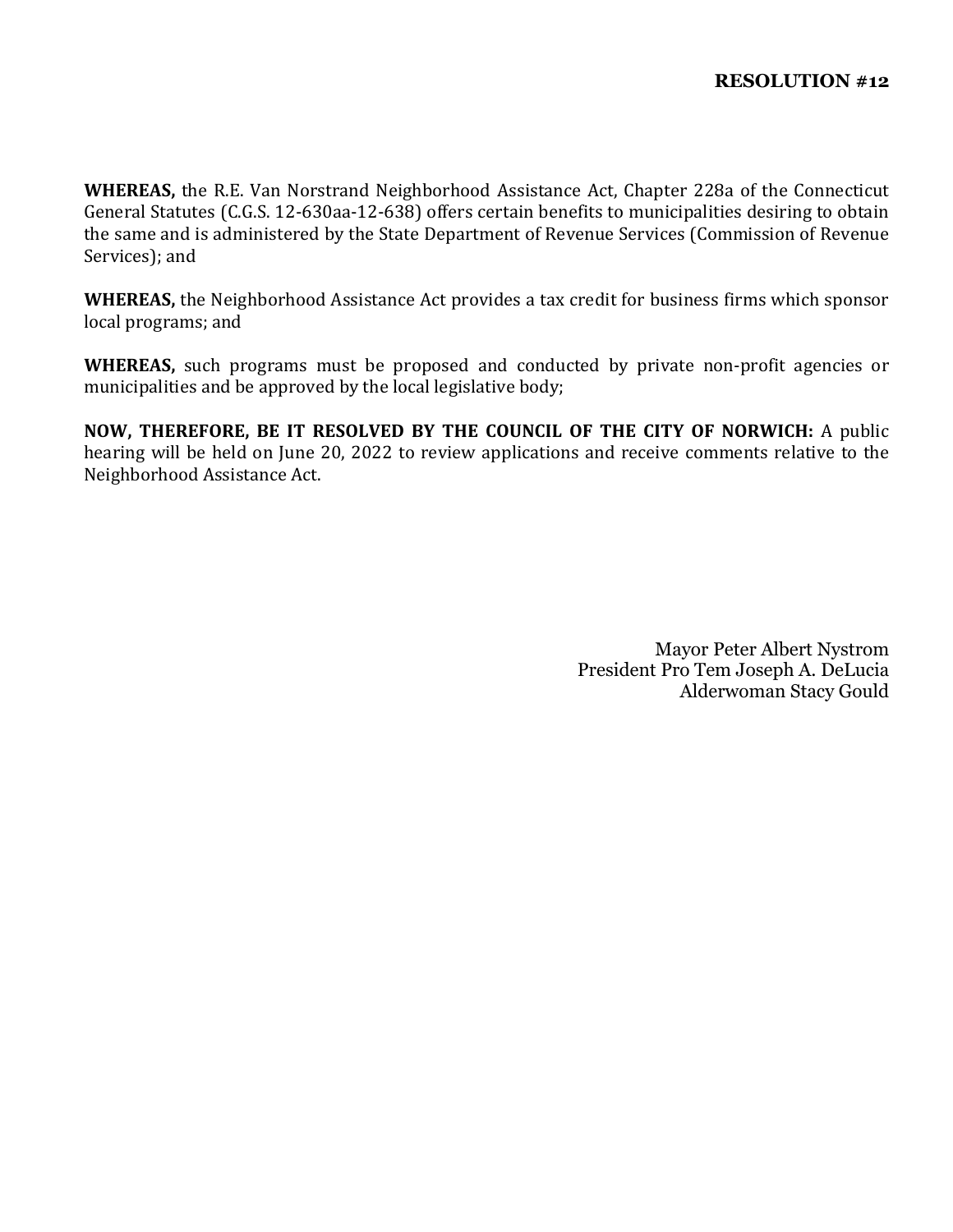**WHEREAS,** the City of Norwich wishes to recognize and honor veterans in recognition of their service and sacrifice; and

**WHEREAS**, veteran's organizations sponsor a number of events to be held in Norwich which the council wishes to recognize including:

- The Annual Vietnam Veteran's Day Program to be held Saturday, April 30, 2022;
- The Annual Memorial Day Parade and Program to be held Monday, May 30, 2022;
- Bastille Day to be held on Thursday, July 14, 2022;
- The Annual Korean Veteran's Day to be held on Saturday, July 30, 2022;
- The Annual "Tribute to America Program", TBA;
- Veteran's Day Program to be held on Friday, November 11, 2022, at Post 594, 30 Connecticut Ave.;
- Pearl Harbor Day to be held Wednesday, December 7, 2022.

**NOW THEREFORE, BE IT RESOLVED BY THE COUNCIL OF THE CITY OF NORWICH,** that the City of Norwich welcomes all who will be participating in these programs and parade and extends its thanks to them, taking this opportunity to express its continuing support for Norwich's veterans and to extend its gratitude to them on behalf of the citizens of the City of Norwich.

> Mayor Peter Albert Nystrom President Pro Tem Joseph A. DeLucia Alderwoman Stacy Gould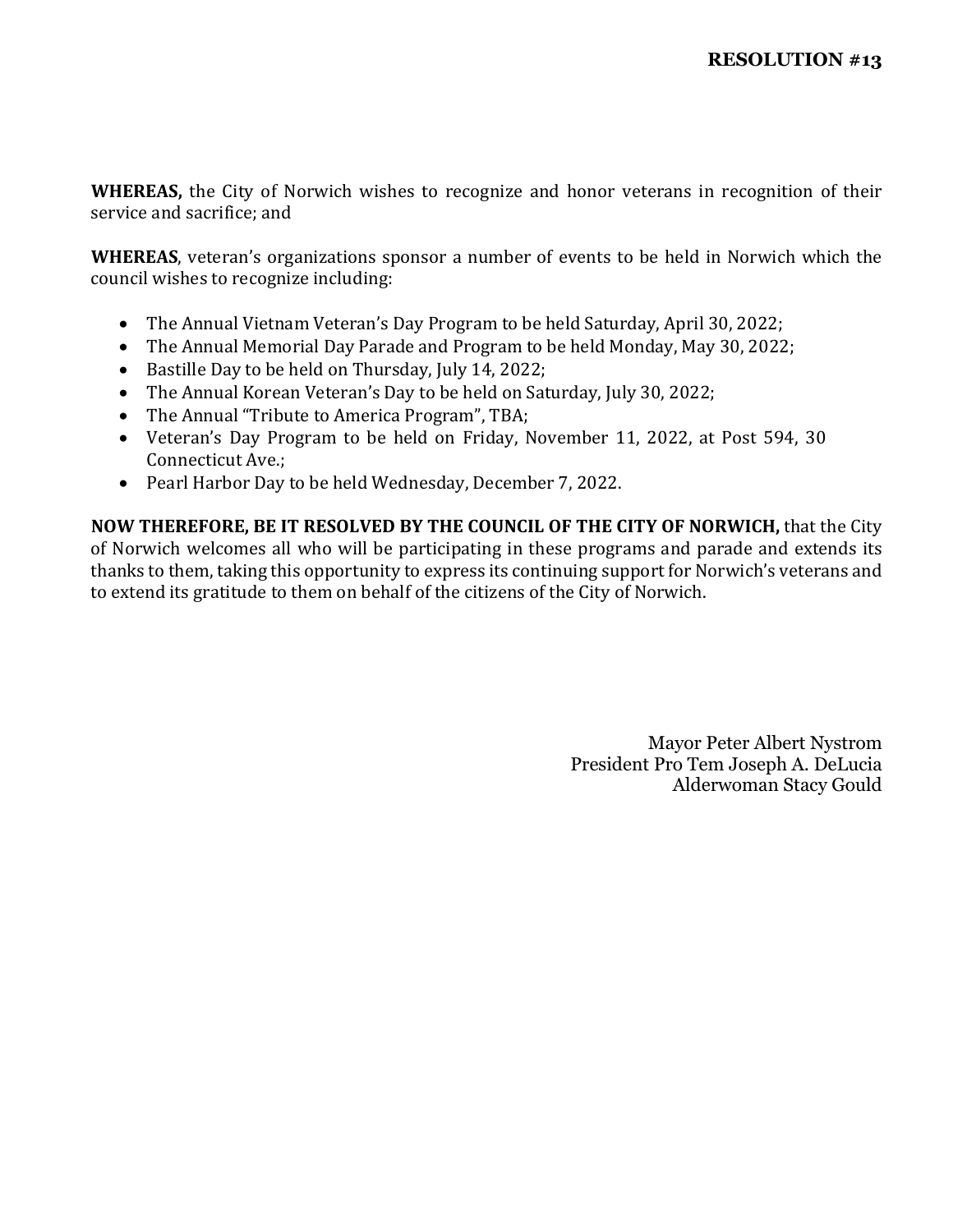**WHEREAS**, Global City Norwich has hosted and proposes to hold a number of events and festivals to be held in downtown Norwich as well as other location within the city; and

**WHEREAS**, it has prepared a list of said festivals, some still proposed as to date or location, recognizing that certain dates or location may need to be changed; and

**WHEREAS**, the festivals and events currently scheduled are as follows:

- Friday, March 25, 2022, Greek Independence Flag Raising Ceremony at City Hall;
- Wednesday, May 18, 2022, Haitian Flag Day
- Saturday, May 21, 2022, Haitian Festival held downtown;
- Saturday, May 28, 2022, Cape Verdean Festival held downtown;
- Sunday, May 29, 2022, Polish Festival
- Saturday, June 11, 2022, Puerto Rican Festival held downtown;
- Saturday, June 18, 2022, Juneteenth Day held downtown;
- Sunday, June 19, 2022, Juneteenth Flag Raising Ceremony;
- Sunday, July 24, 2022, Peruvian Festival held downtown;
- Thursday, July 28, 2022, Peruvian Independence Flag Raising Ceremony;
- Sunday, August 7, 2022, Dominican Festival held downtown;
- Sunday, September 4, 2022, One World Day;

**NOW THEREFORE, BE IT RESOLVED BY THE COUNCIL OF THE CITY OF NORWICH,** that the Council is in support of each of the proposed festivals and events.

> Mayor Peter Albert Nystrom President Pro Tem Joseph A. DeLucia Alderwoman Stacy Gould